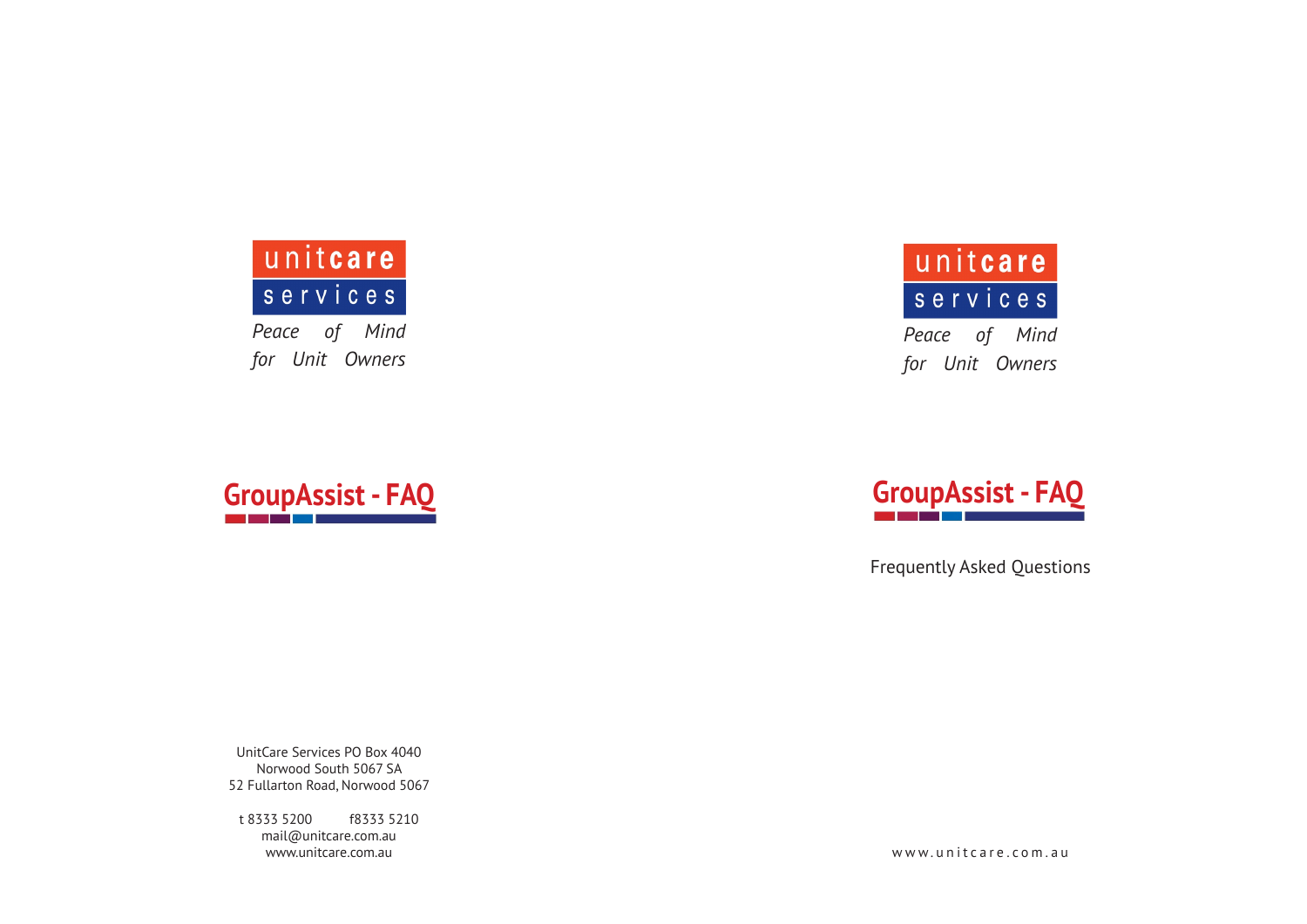### Your Notes & Questions

## GroupAssist Checklist

Will our GroupAssist service suit your group? Use our check list to find out.

- $\blacksquare$  Are you interested in saving money?
- Do you want to feel more in control of your group?
- $\blacksquare$  Are you a small group?
- Do you have one or more capable, caring owners?
- $\blacksquare$  Can you afford a small amount of time to invest in your investment?
- $\blacksquare$  Are the properties in good overall condition?
- $\blacksquare$  Where maintenance is required, do most owners agree on the work to be completed?
- Do most of the owners get along most of the time?

If you answered yes to some of these questions, then GroupAssist may be right for you.





**AWARDS FOR EXCELLENCE** THE VERSUS TRANSPORTED THE VERSUS PROPERTY MANAGEMENT AGENCY<br>OF THE YEAR (STRATA) **REI** 2008, 2009 & 2010

Gordon Russell Managing Director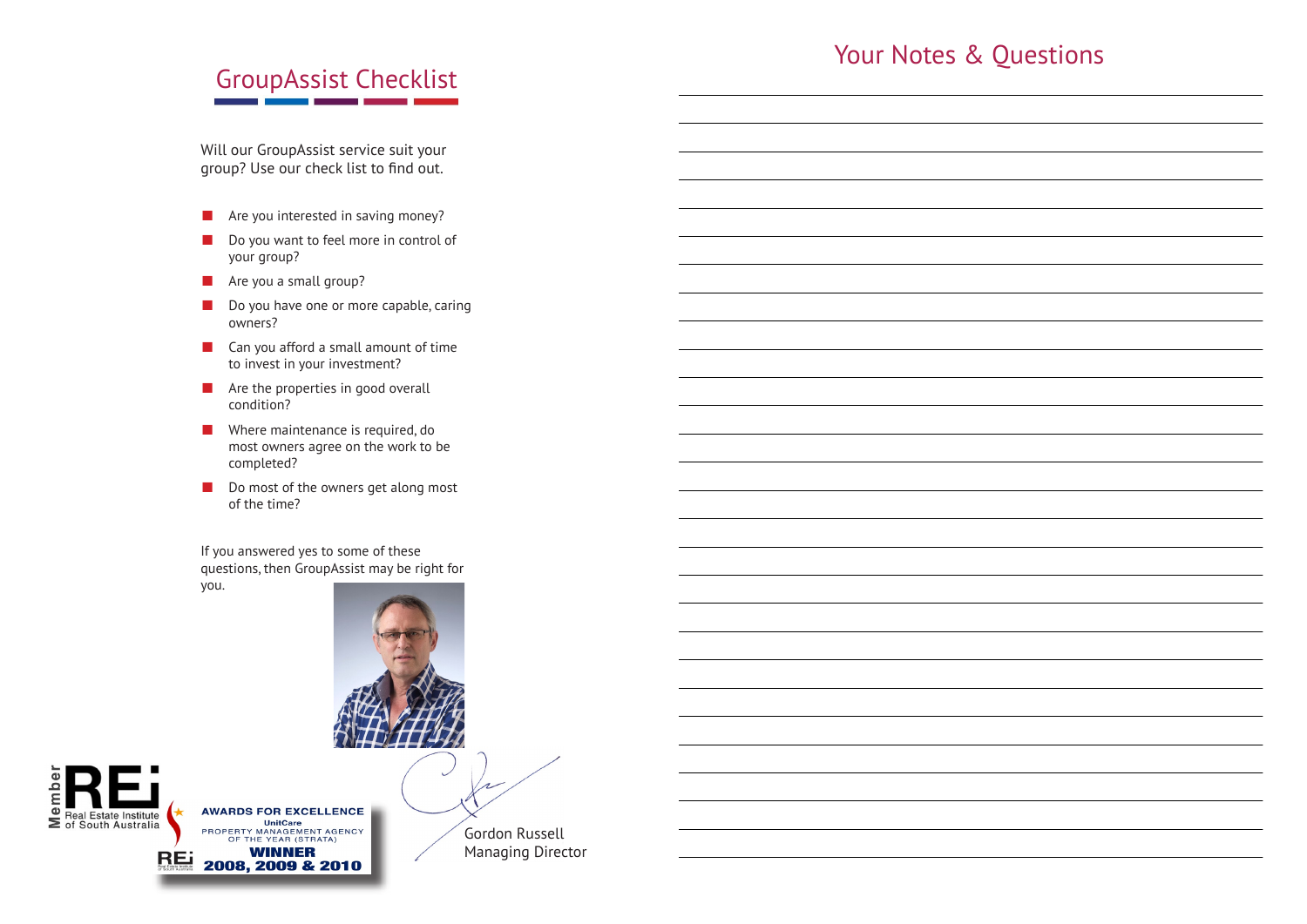We also provide you with an owner list to check and update and a copy of your current Articles/By laws and Policies. We prepare a budget for your group and provide a recommendation on your levy contributions for the coming year.

Once the meeting has taken place, the minutes are returned to our office and we will type them up and distribute them to all owners. If you have any questions arising from the meeting you can call our office to clarify any points or send in the minutes with your questions attached.

#### What if we think we may have problems running our own meetings? What other options are available to us?

If there is a specific issue to be raised at the meeting and you would like clarification on that item, please ring us prior to the meeting to obtain extra information to assist you.

Sometimes there is some tension between neighbours and people may not be comfortable hosting or attending a meeting in someone's home. Some groups choose to hold their meetings at a neutral venue such as a quiet café or community hall.

If you are concerned that you may require extra assistance for a meeting or need a neutral venue, we now have an option to allow you to use our boardroom. This option offers the choice of a meeting time of 9am or 3pm and will mean that for 10 minutes at the end of your meeting a staff member will be available to answer any questions that you may have arising from your meeting. This option is available for a meeting room hire fee of \$67.50.

#### Can we still ring you throughout the year with questions we may have?

Yes, you can call us when you need to seek further information.

Like all of our clients, we will inform you if you are requesting help outside of our normal contact conditions.

#### What's in it for us by going to a GroupAssist management option?

You receive a management discount of 25% and you will save on the cost of the meeting fee (\$135 for 1st 1.5 hours before 5.35pm, \$195 for meetings starting 5.35pm onwards).

Remember that our minimum charge for PrimeCare is \$1,631.00 Therefore if you are a group of less than seven your savings are even higher.

#### For example:

f *A group of 4 on PrimeCare will pay \$1,631.00 (\$233 per annum X 7)*

f *A group of 4 on GroupAssist will pay \$700 (\$233 pa less 25% X 4) - a saving of \$931.*

#### If we have more than 7 units in our group can we still use this service?

Yes. Several large groups are using GroupAssist to take advantage of the 25% saving along with meeting fees.

#### Can we try it out and come back to PrimeCare if we can't manage?

You may change to PrimeCare if you need to. This may happen if your group's circumstances change during the year. You cannot however change back to PrimeCare just in order to have us hold your AGM and then revert back to GroupAssist. If you change back to PrimeCare then it will be expected that you will stay on PrimeCare for the following year.

### FAQ - GroupAssist Service

At UnitCare Services we believe that management is not "one size fits all". Therefore in an effort to best accommodate all of our clients we developed a management alternative called GroupAssist.

GroupAssist has been operating successfully since 2004. Originally developed specifically for small groups, we now have a number of both small & large groups using the system (and saving themselves money in the process).

#### What are the main differences between PrimeCare & GroupAssist service options?

The two areas of difference are that you conduct your own meetings using our Meeting Kit and you arrange your own maintenance matters. We will continue to carry out your group's financial and secretarial duties.

#### How much time will it take from each of us if we choose GroupAssist?

The only real extra time required by the group is the time taken to liaise on any maintenance matters. This may be ringing the contractors and in some cases meeting them on site. This may be an appointed person from within the group, or may be shared amongst all owners.

Some groups have chosen this liaison person and thanked them by paying them an honorarium for their time and effort involved.

#### How do we organise our own maintenance? How do we know who to use?

UnitCare Services supplies each owner with a list of contractors who are tried and tested. You may use these contractors or you may prefer to use one of your own. The main thing to check when choosing a contractor is that

they have any necessary qualifications and licences and that they are covered by some form of public liability insurance.

It is also important to check that your group have the necessary funds to carry out the work. You must be financial at all times and this includes ensuring that money is kept aside to cover your insurance premium and any ongoing maintenance such as grounds maintenance.

When you appoint a contractor, we suggest using our preferred contractor list, else you will need to confirm their insurance cover and if needed, their licences.

It is suggested that the group chooses an owner to be the liaison person for maintenance at the group. This may be the Presiding Officer or perhaps another committee member

#### How do we run our own meeting? We don't have any experience.

UnitCare Services will post out all of the usual meeting materials to each owner advising them of the coming meeting and providing them with an agenda for the meeting.

We provide the secretary with a Meeting Kit two to three weeks prior to the meeting. This allows time for the details to be read and for any questions to be asked prior to the meeting. The minutes proforma is largely based on a tick-the-box or cross out the irrelevant parts system with a few short paragraphs where necessary. The proforma covers most of the options normally discussed at the average general meeting.